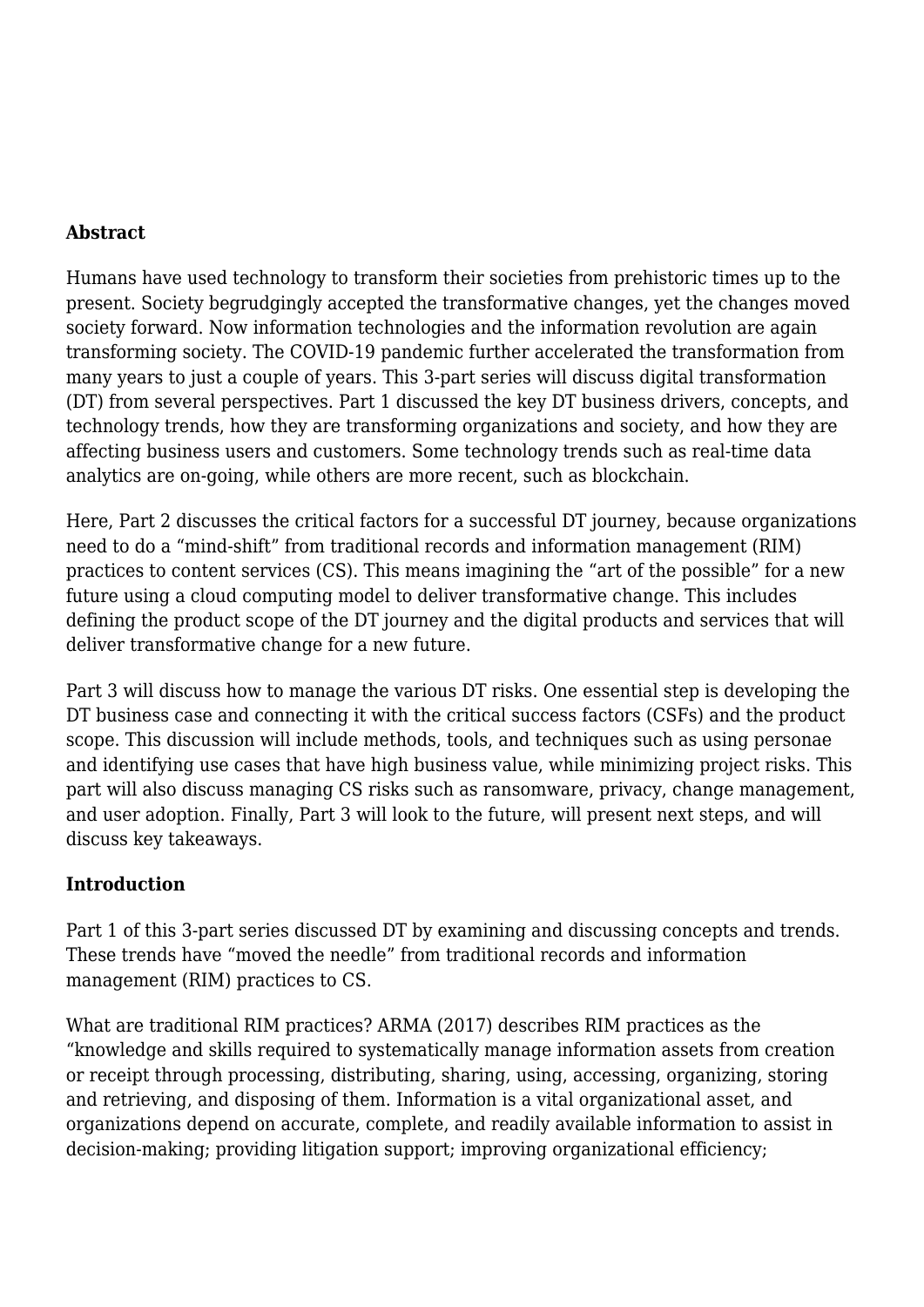documenting compliance with legislative, regulatory, contractual, and audit requirements; and providing historical reference" (p 4).

While these RIM practices are still important to help ensure governance, compliance, and manage risks, it is also important to realize that information is both a product and a service. So, information must be readily available to automated systems and business users and customers as a product or a service.

# **Enabling CS for DT**

Business users and customers expect products and services on their terms and on demand. Ordering food from an app, downloading a movie while in a car – all of it, anytime, anywhere, on any device! Not meeting this expectation may lead to negative posts on social media – anytime, anywhere, and from any device.

This "anytime, anywhere" aspect is possible by merging traditional RIM practices of document and records lifecycle management and DT, but with a focus on how to "package" the content to deliver a product or service.

Understanding the changing requirements and business value of the information, from creation / receipt to eventual disposition from the perspective of RIM and DT, is essential for CS because business value is in the content, and because of compliance requirements. For example, once a health record has met the regulatory requirements, the record can be anonymized and kept for years for such purposes as medical research and predictive analytics. Another example is when sensitive information is removed from transaction data after meeting operational requirements, but the data is kept for analytical processing such as market research and trend analysis.

# **The "Art of the Possible" for the End-state**

The "Art of the Possible["\[1\]](#page--1-0) is a song in *Evita*, by Andrew Lloyd Webber and Tim Rice. The opening lyrics are "One has no rules / Is not precise." These lyrics are strangely appropriate because they reimagine a future that is not constrained by rules or by the need to be specific. Similarly, the DT journey is about reimagining the future – and imagining new ways of doing things. See **Table 1** listing some common examples of the "art of the possible.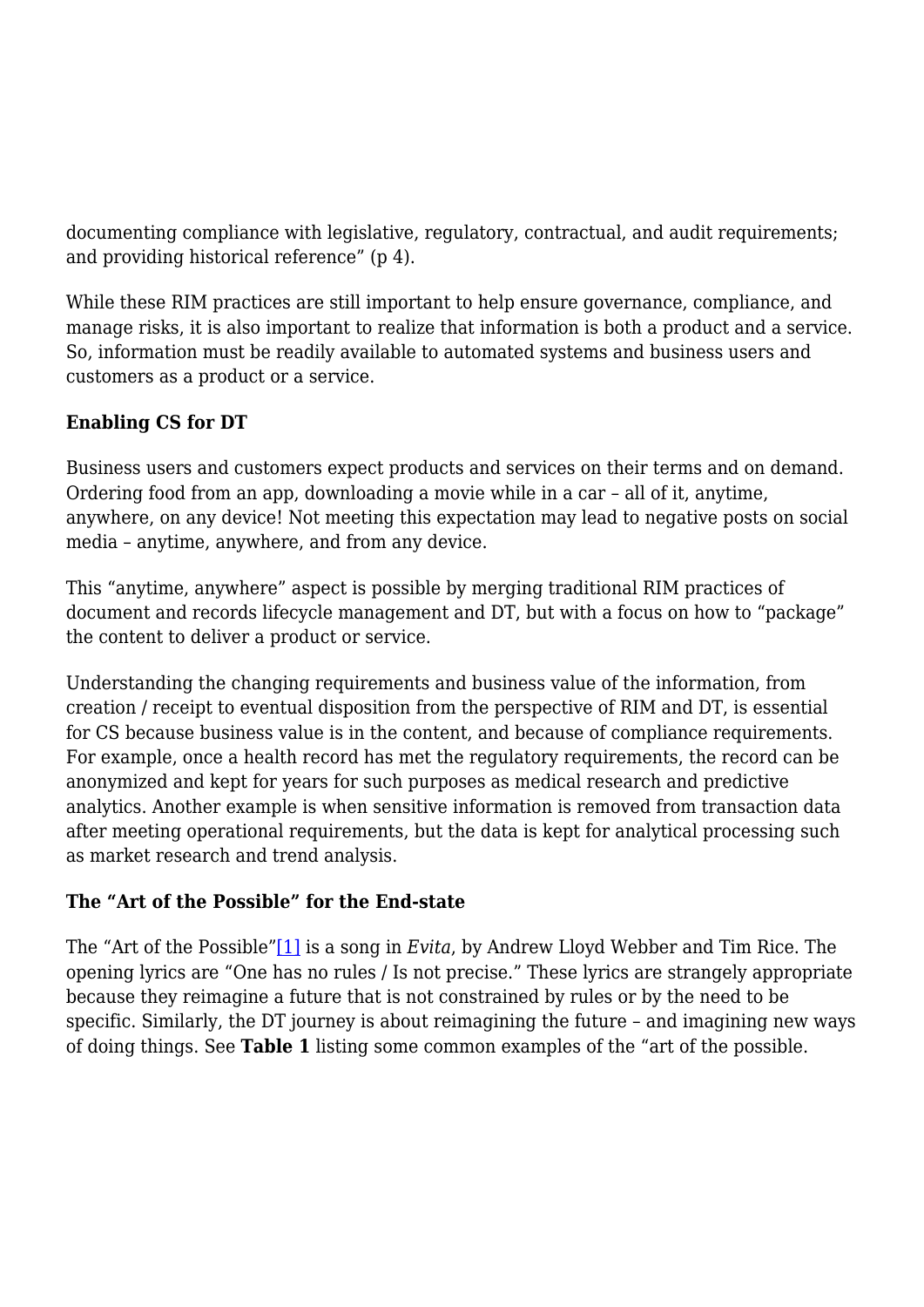| Table 1: Examples of "art of the possible" |                                                                                                                                                                                                                                     |  |
|--------------------------------------------|-------------------------------------------------------------------------------------------------------------------------------------------------------------------------------------------------------------------------------------|--|
|                                            |                                                                                                                                                                                                                                     |  |
| Example                                    | <b>Description</b>                                                                                                                                                                                                                  |  |
| Artificial Intelligence                    | Applying AI, machine learning (ML), and robotic process automation (RPA) to improve the efficacy of tasks, re-engineer business processes, minimize paper-based<br>bottlenecks, and scale up / scale down depending on the workload |  |
| <b>Team Management</b>                     | Analyzing workplace trends to improve the work, build stronger teams with the appropriate skills, and help enhance productivity                                                                                                     |  |
| Collaboration                              | Collaborating to gain insights to make better and timely decisions                                                                                                                                                                  |  |
| Agility                                    | Improving agility to drive business outcomes and performance to gain or maintain market leadership                                                                                                                                  |  |
| <b>Customer Engagement</b>                 | Aggregating real-time data to assess customer sentiment in social media posts during marketing campaigns for new and existing products and services                                                                                 |  |
| Data Analytics                             | Providing insight and actionable information from data for governance, compliance, risk management, sustainability, diversity, privacy, etc.                                                                                        |  |
| <b>Information Security</b>                | Authenticating credentials, degrees, certification and accessing personally identifiable information (PII), and protected health information (PHI) securely and only<br>when required                                               |  |

Many DT journeys fail because the strategies do not properly assess the stakeholders' needs and the organization's capabilities. As well, the organization's management is not committed to adopting new digital processes and technologies. Therefore, the response is half-hearted at best.

The DT journey requires a new strategy and roadmap instead of tweaking old ones. This can be a challenging "mind-shift" for many organizations under normal operating conditions. However, the pandemic changed normal operation conditions and compressed several years of DT and technology adoption into less than one year! The pandemic forced every organization to think about the "art of the possible." Thus, an organization needs to constantly ask what it can do differently that others are not doing to disrupt the future and seize the opportunity for leadership in the fast-changing digital economy. In fact, organizations should expect to face constant disruption, to adapt continuously, and to transform constantly; otherwise, they will face an uncertain and risky future**.**

#### **The First Revolution Meets the Fourth Revolution**

In the Neolithic Revolution, early humans discovered agriculture, which helped establish early civilizations. Over the millennia, agriculture has used countless technologies to increase production. Now the Fourth Industrial Revolution  $[2]$  is "digitizing the farm"— that is, radically reimagining agriculture through big data analytics that help farmers increase crop yields and using artificial intelligence (AI) to monitor pests, plant diseases, soil nutrients, and other growing conditions. Using "digital farming" techniques such as moisture sensors in the soil and regular and infrared cameras on drones, the Internet of Things (IoT) can capture images nonstop and transmit them to a central location for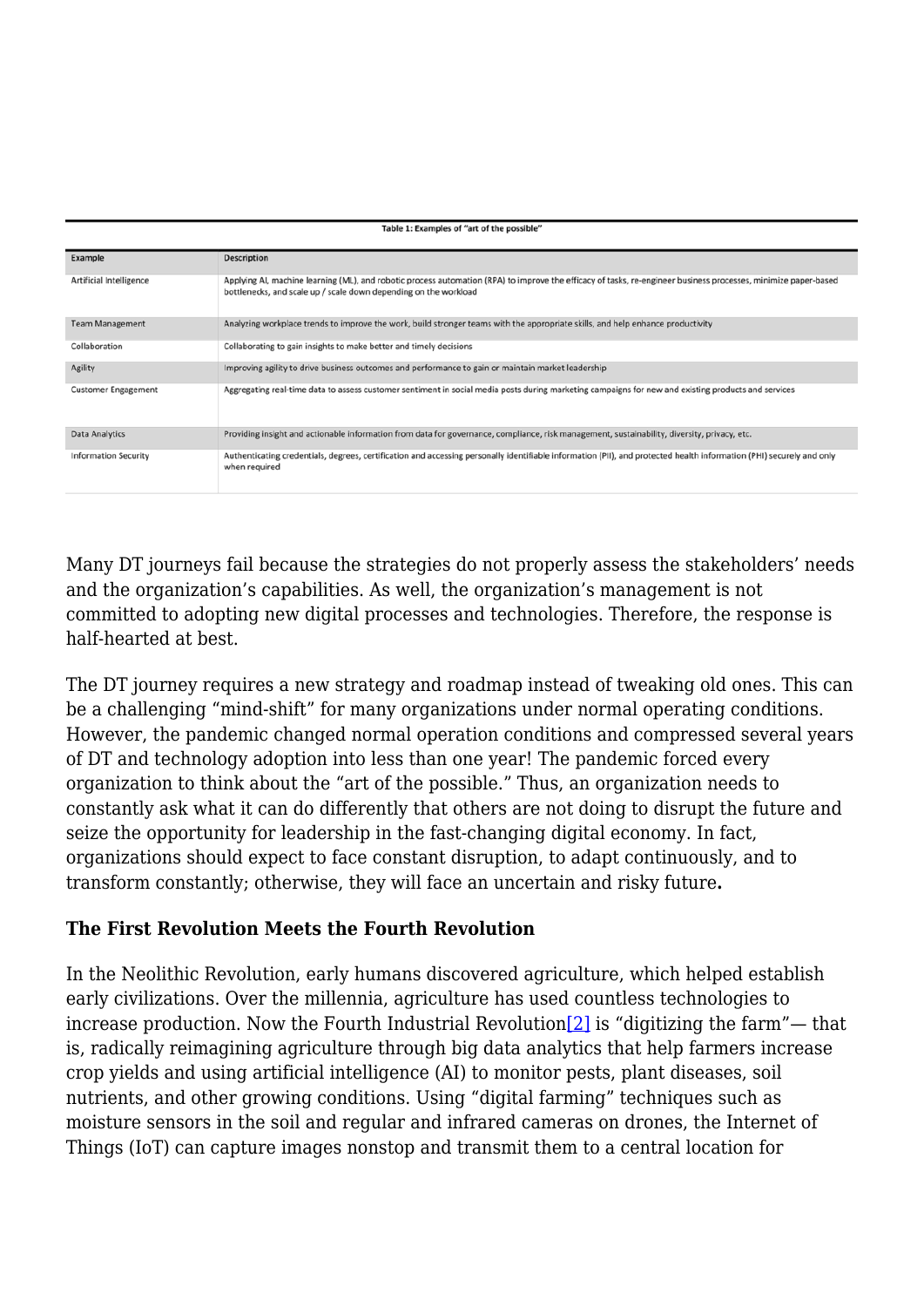processing. AI can analyze this vast amount of data from many sensors and combine it with other sources such as weather forecasts and historical data to recommend options for action. For example, the farmer can decide where to increase or decrease irrigation, when and where to apply herbicide, and more. Even better, the automated systems can perform the actions and inform the farmer! The farmer can use AI to evaluate the results and then, based on data, decide to repeat or modify the process.

The travel industry has already reimagined its future. Before, travellers booked their trips through agents, who issued paper tickets, confirmations, car-rental documents, and so on. In 2004, Giovanni Bisignani, CEO of the International Air Transport Association (IATA), made the case for the travel industry to reimagine its future: "Internet savvy travelers appreciate the convenience … Our mission is to keep the value and eliminate the cost. Look at the success of the low fare sector. Starting with a clean sheet of paper, they have designed business processes that are streamlined. Passengers benefited with low fares. Importantly, the airlines and their shareholders are realising profits" (Bisignani, 2004). Since then, travellers have mostly bypassed the travel agent. There is virtually no paper today. Booking online and getting e-tickets and confirmations on a smart phone are normal.

The pandemic is forcing every industry and every organization to reimagine their future. How will organizations use so-called "vaccine passports" related to employees and customers and how will organizations secure their protected health information (PHI) in response to changing health directives? PHI and "vaccine passports" might be required and be operationally important for contact tracing.

Another example, mentioned in Part 1, is that of auction houses, which are reimagining their future by using nonfungible tokens (NFTs) and blockchain technology. The high-end auction business in rare paintings and other collectibles is known for catering to millionaires. This rarefied client base is changing, as the *nouveau riche* become comfortable buying NFTs for digital art and collectibles and paying with cryptocurrencies (Thaddeus-Johns 2021, Tarmy 2021). Time will tell what impact this trend will have, to what extent it will disrupt the auction business, and how auction houses will reimagine their future using DT. One thing is certain: digital art is here to stay.

# **Critical Success Factors (CSF)**

Part 1 discussed many DT technology and non-technology trends and concepts, and some of these can be considered CSFs. Below are the CSFs that can influence the DT journey to a successful conclusion.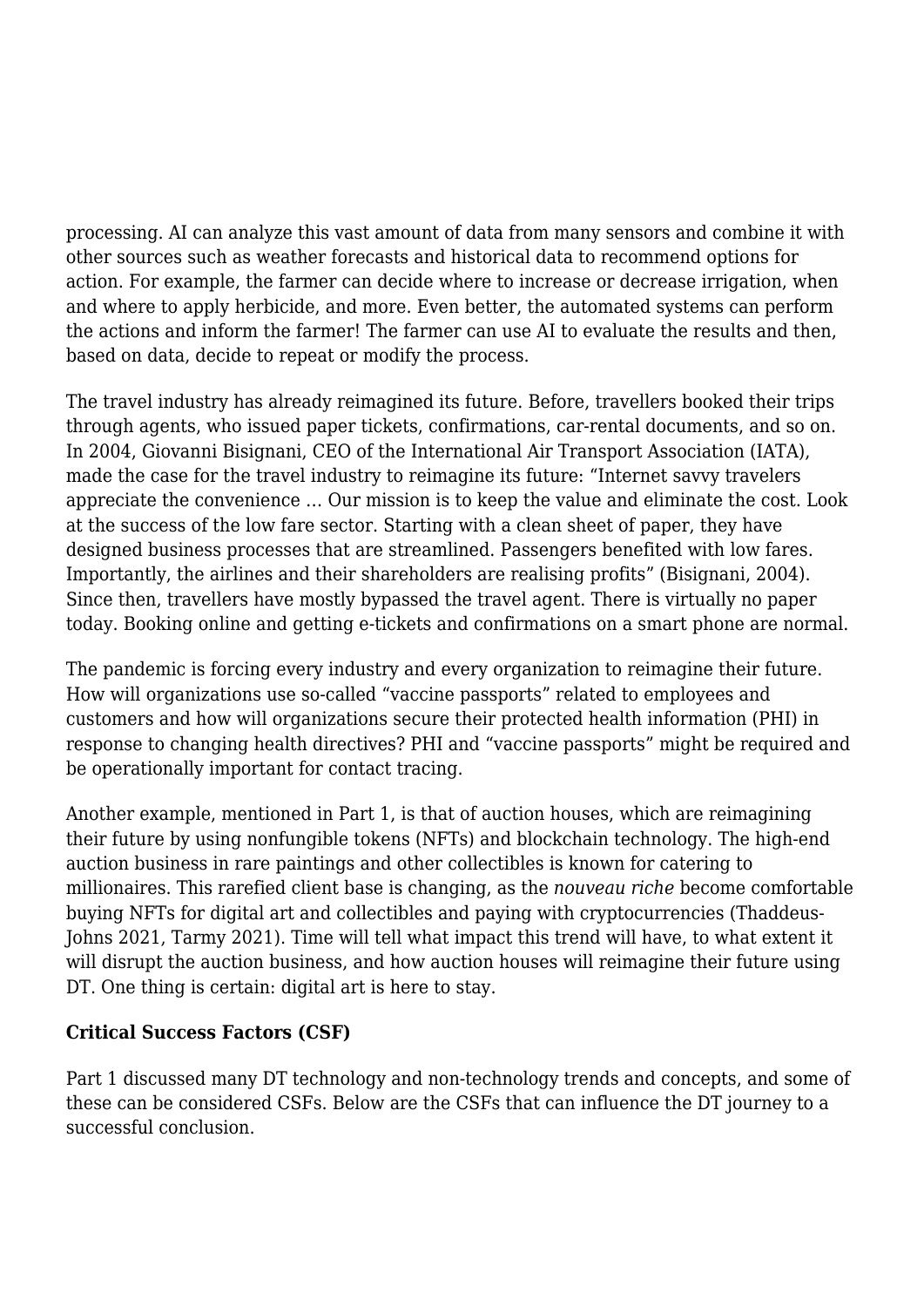#### 1. Cloud Enablement

This is a "mind-shift" to leverage cloud-first capabilities, tools, and to deploy services that are outside the firewall. Implied herein is a cloud computing model that ARMA (2016) defines as "A model for enabling ubiquitous, convenient, on-demand network access to a shared pool of configurable computing resources (e.g., networks, servers, storage, applications, and services) that can be rapidly provisioned and released with minimal management effort or service provider interaction" (p 9). Leveraging a cloud-first approach also allows organizations to deliver new market-leading solutions more expediently.

Delivering solutions expediently is critical in order to respond quickly to changing demand and market trends. The cloud enabled computing model allows the organization to scale up during peak periods such as new product launches and holiday shopping, and then scale down after the event. Thus, computing resources are available on-demand at any time.

#### 2. Intelligent Capture

Capturing content focuses on opportunities to convert physical information into digital formats across multiple channels and sources. Intelligent capture can also leverage capabilities of robotic process automation (RPA) using AI via machine learning (ML) and machine teaching (MT). Analytics using RPA can examine, analyze, and identify unstructured content and auto-classify data based on rules learned by the AI engine. Thus, intelligent capture is used across any number of business use cases and supporting processes. See **Table 2** for a few examples.

| Table 1: Business use cases and processes |                                                                                                                                                                           |  |  |
|-------------------------------------------|---------------------------------------------------------------------------------------------------------------------------------------------------------------------------|--|--|
| <b>Use Case</b>                           | <b>Business Process Description</b>                                                                                                                                       |  |  |
| Recruiting and hiring                     | Extracting PII and performing background checks against multiple sources of information before preparing the employment offer to the successful<br>candidate              |  |  |
| Purchasing and supply chains              | Extracting the relevant information from purchase order and the populating the appropriate business application to monitor the shipment from the<br>source to destination |  |  |
| Reviewing credit and managing risks       | Extracting relevant information of the borrower and checking credit worthiness and accessing non-financial sources of information for better loan risks                   |  |  |

Initiatives for scanning and digitizing physical content started in the late 1980s. In the 2000s, these projects became significant initiatives, and most organizations thought this was the extent of DT – "Scan the documents and output them to disk, then we're done!" This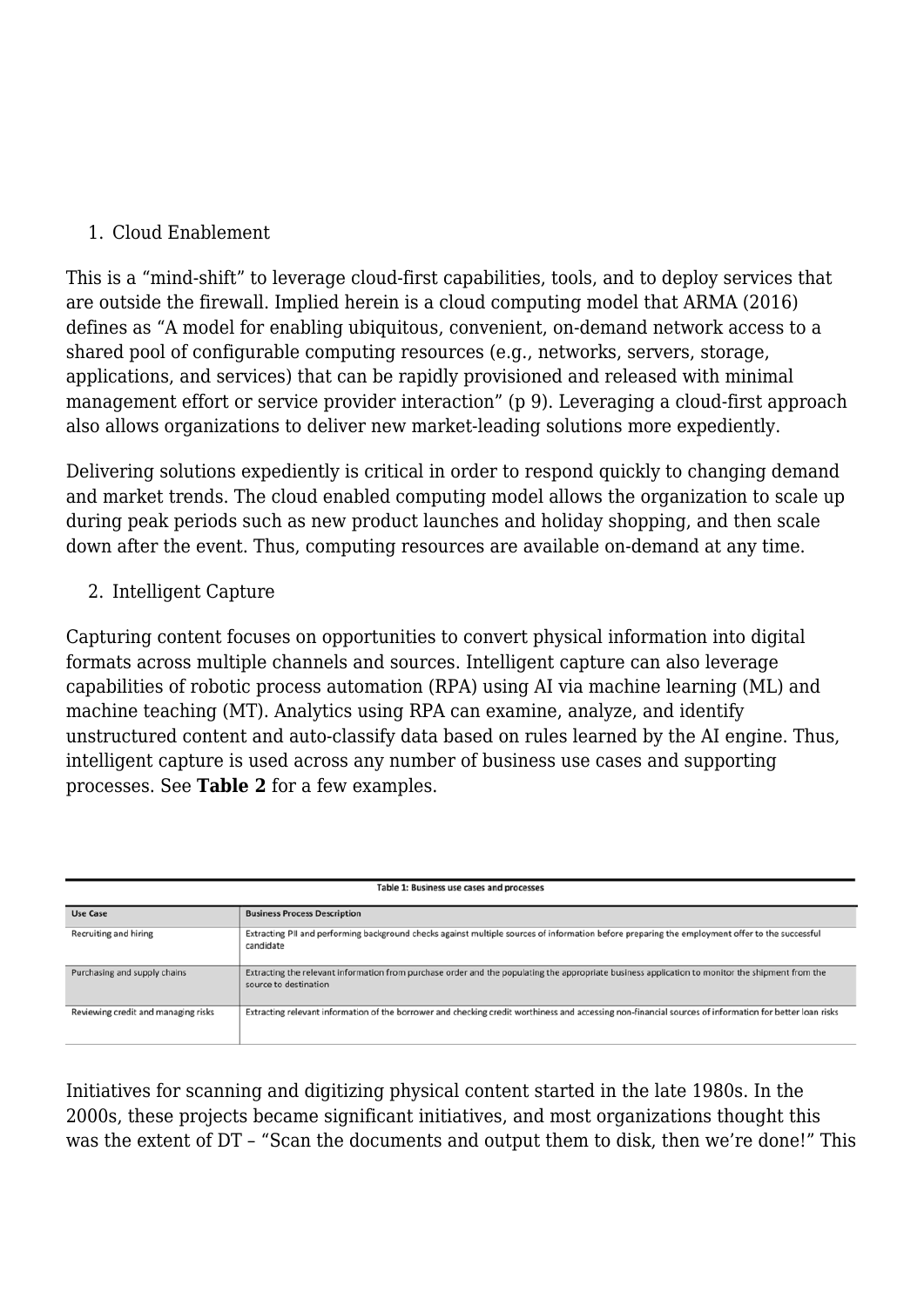process was called Computer Output to Laser Disk (COLD). COLD is a "technology that records and then stores computer-generated data onto optical disks for online access" (ARMA 2016, p 10). COLD technologies are also referred to as enterprise report management (ERM), "A system that transforms reports into documents and data that can be searched, accessed, and leveraged in business processes" (ARMA 2016, p 19). Some organizations went further and stored the scanned digital files in an EDRMS repository to improve RIM capability; these organizations were "moving the needle."

Intelligent capture also includes converting physical formats such as microfilm, microfiche, film roles, negatives, x-rays, and cassettes into digital formats and auto-classifying the content. Today, scanning and digitizing are still significant initiatives because of the large volume of physical records that organizations have in storage. Unfortunately, some organizations continue to think this is their DT journey, because this traditional RIM activity is their "imagined" end stated.

3. Repository Neutral Content

Almost all organizations have multiple storage repositories with digital information, usually locked into legacy systems and platforms, and they are proprietary. So, accessing the content is not easy. On the other hand, neutral repositories are storage locations that are independent of the underlying systems and technology creating content. Thus, the content is available using diverse tools. Integrated collaboration leverages diverse technology platforms and disparate repositories to allow teams to save, search, and share content. This can include knowledge management, data analytics, data management, and more. As well, repository neutral content can quickly be delivered via customer data platforms (CDP), managed via digital asset management (DAM), and monetized via digital rights management (DRM) systems using DevOps. Finally, Content as a Service (CaaS) , Managed Content as a Service (MCaaS), and other cloud services critically depend on repository neutral content that can be accessed from any device.

#### 4. Integrated Collaboration

Integrated collaboration is closely related to repository neutral content because collaboration should be possible on any device regardless of where the content is stored. Consider the scenario in which one team member is authoring a document on a Windows laptop, while another is co-authoring on an Android tablet, while a third is using an electronic whiteboard with touch screen and stylus pen to provide feedback in real-time. After saving the document, a fourth employee might open the document on a Mac to review and approve it. In a world that's increasingly digital, the underlying platform and repository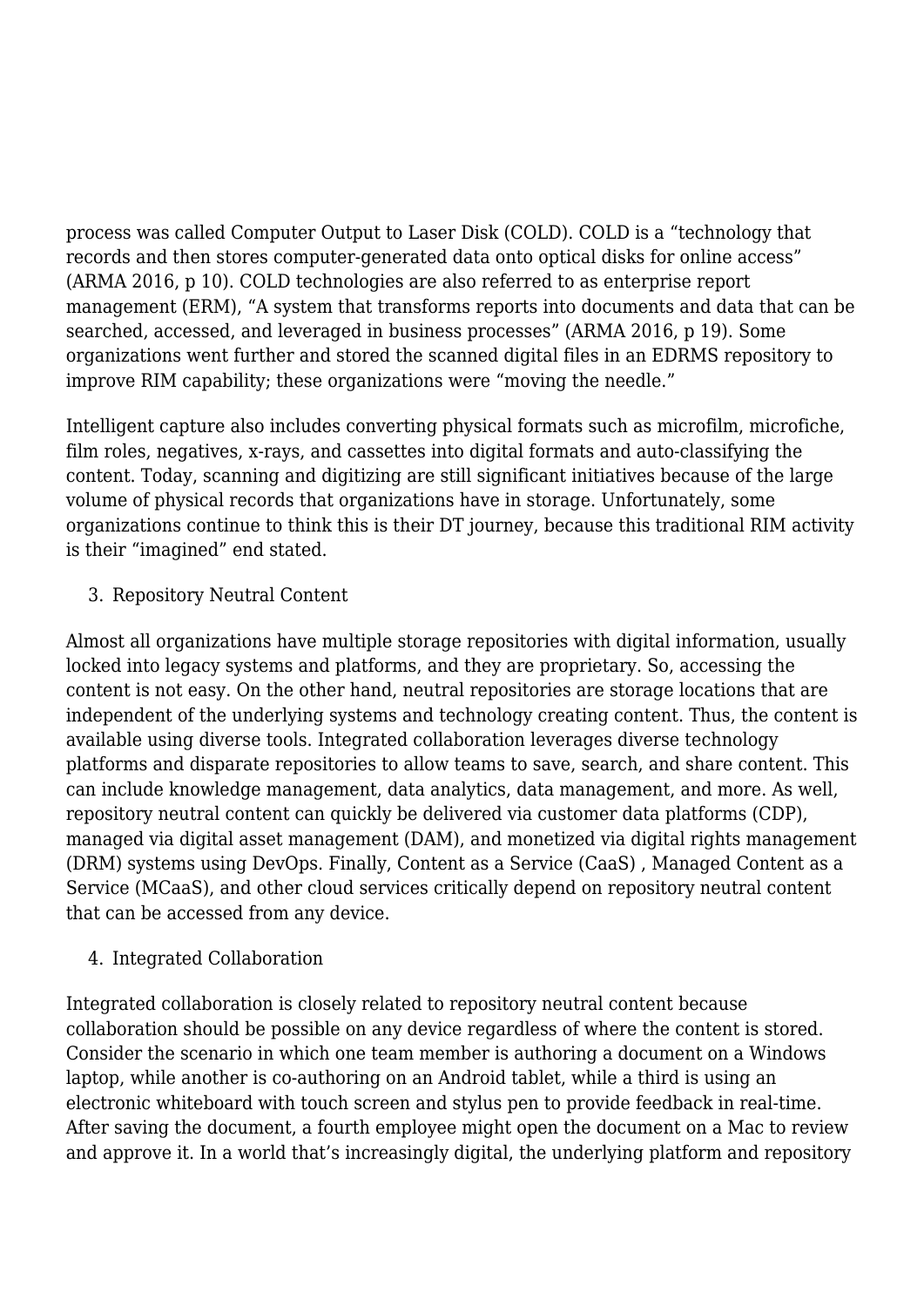do not impede collaboration. In this scenario, integrated collaboration leverages diverse technology platforms and disparate repositories to allow teams to save, search, and share content.

5. Information Governance (IG)

IG is a very critical, if not the most significant, CSF for a DT initiative. It is acknowledged that IG "helps organizations achieve business objectives, facilitates compliance with external requirements, and minimizes risk posed by sub-standard information handling practices" (ARMA 2016, p 28). Therefore, establishing an IG committee of senior managers is essential for DT because it will affect the entire organization  $[3]$ .

Discussions of IG often lead to a discussion of data governance (DG) and whether the two are different. One argument is that DG focuses on structured data in databases, while IG is about unstructured content. While this is certainly true, the data can be used to create unstructured content such as reports, audit logs, dashboards, and so on. On the other hand, intelligent capture using RPA can convert unstructured content into structured content by inputting the data into a database. Thus, an argument can be made that IG and DG are two sides of the same coin. Therefore, the position of this article is that IG **includes** DG because information is data in context. Then, the information is assessed based on experience and insight leading to action. In turn, this action generates new data, and the cycle repeats (see Part 1).

6. Content Services

This is recognized as another key CSF because it facilitates the capacity to deliver products and services on-demand to any device, anywhere, at any time, independent of the content repository. This is possible using CaaS / MCaaS along with supporting technologies such as CSP and DRM.

In many cases, this is the end goal of a successful DT initiative. Since the content has business value, then IG, compliance, security, and privacy are critical considerations when delivering it to business users and customers as a new product or service. More importantly, the success or failure of a new product or service can determine the success or failure of a DT initiative. The DT initiative needs to define the product scope. The Project Management Institute (PMI 2017, p 715) defines product scope as "The features and functions that characterize a product, services, or result."

Therefore, the business case needs to clearly articulate the product, service, or result of the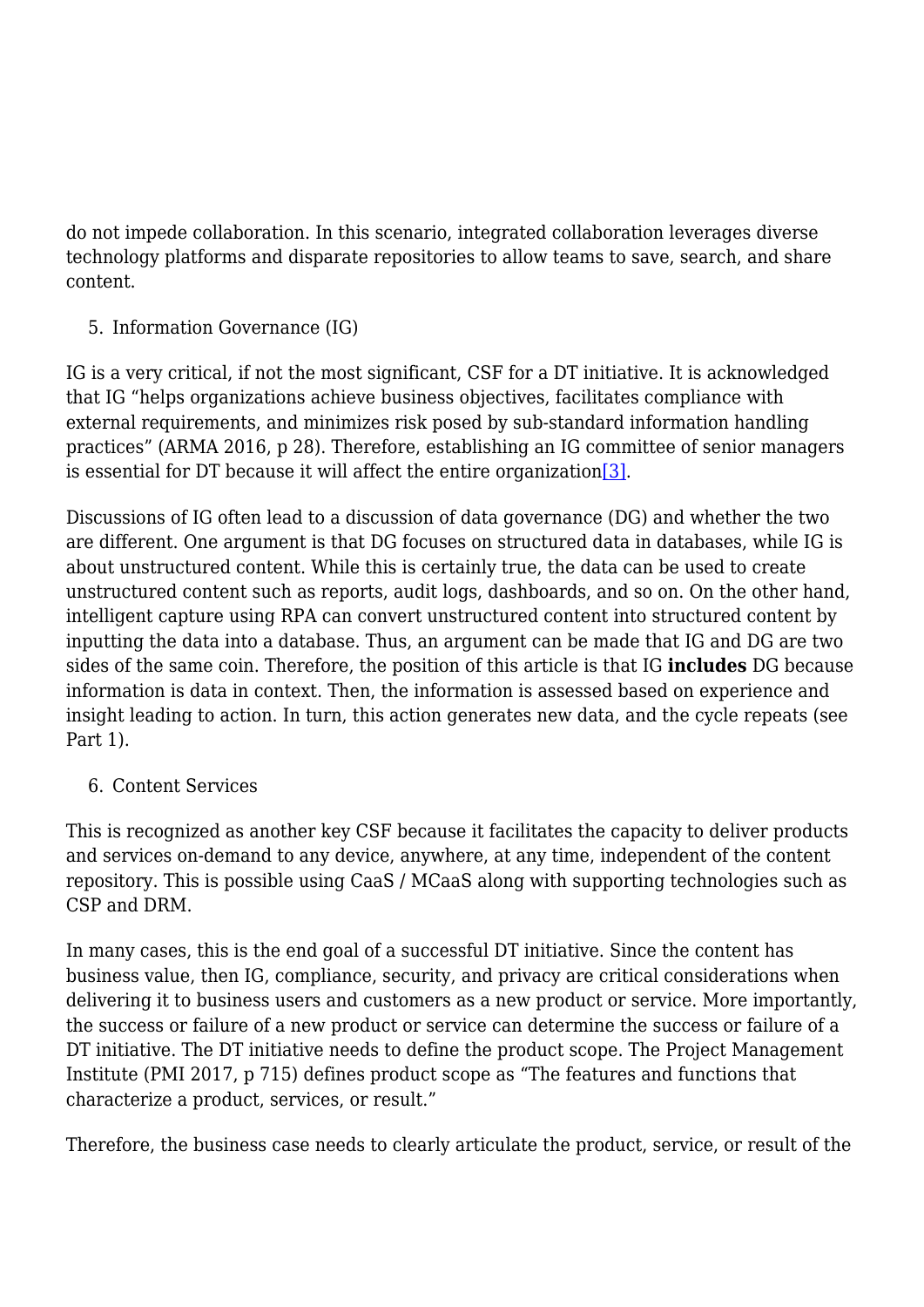DT initiative – i.e., "What is the end-state?" In fact, the business case should identify the benefits and outcomes from the perspective of different stakeholders. It is important to understand the end-state because identifying the appropriate technology will be necessary in order to deliver the content on-demand to any device, anywhere, and at any time.

Part 1 stated that data is the "fuel" behind DT. If so, then CS "drives" DT. What does this mean? It means CS retrieves data from any number of sources, then transforms it in a given context and delivers the content in a format that humans and other systems can consume. Real-time stock prices, traffic updates, weather and temperature data, alerts for hotel and airline ticket prices, and alerts for online shopping are just a few examples of CS delivered to devices like smart phones, tablets, and laptops. As stated above, this is usually the end goal of a successful DT initiative.

#### 7. Auto-classification

Reviewing and classifying content according to a specific taxonomy has always been a manual effort. Today, it is not possible to review all the content created in an organization. While a lot of content created on the internet might not be a record, the content still needs to be classified for indexing and searching. How else will someone find images of dogs, cats, teddy bears, and all the rest? (See **Figure 1** [Jenik 2020]). Someone or something has to classify the content. That "something" is AI. Thus, auto-classification tools are the only solution to systematically identify and classify content into categories according to a taxonomy representing logical structures such as functions, activities, procedures, and methods. Within organizations, business users are creating vast amounts of content and duplicating it in various spots, such as shared devices and online repositories. This information also needs to be auto-classified. Auto-classification can leverage AI using RPA and ML / MT to analyze the digital content and categorize it, including redundant, obsolete, and temporary  $(ROT)[4]$  content. Much of the content will never be accessed, yet the cost to manage ROT content will continue to increase.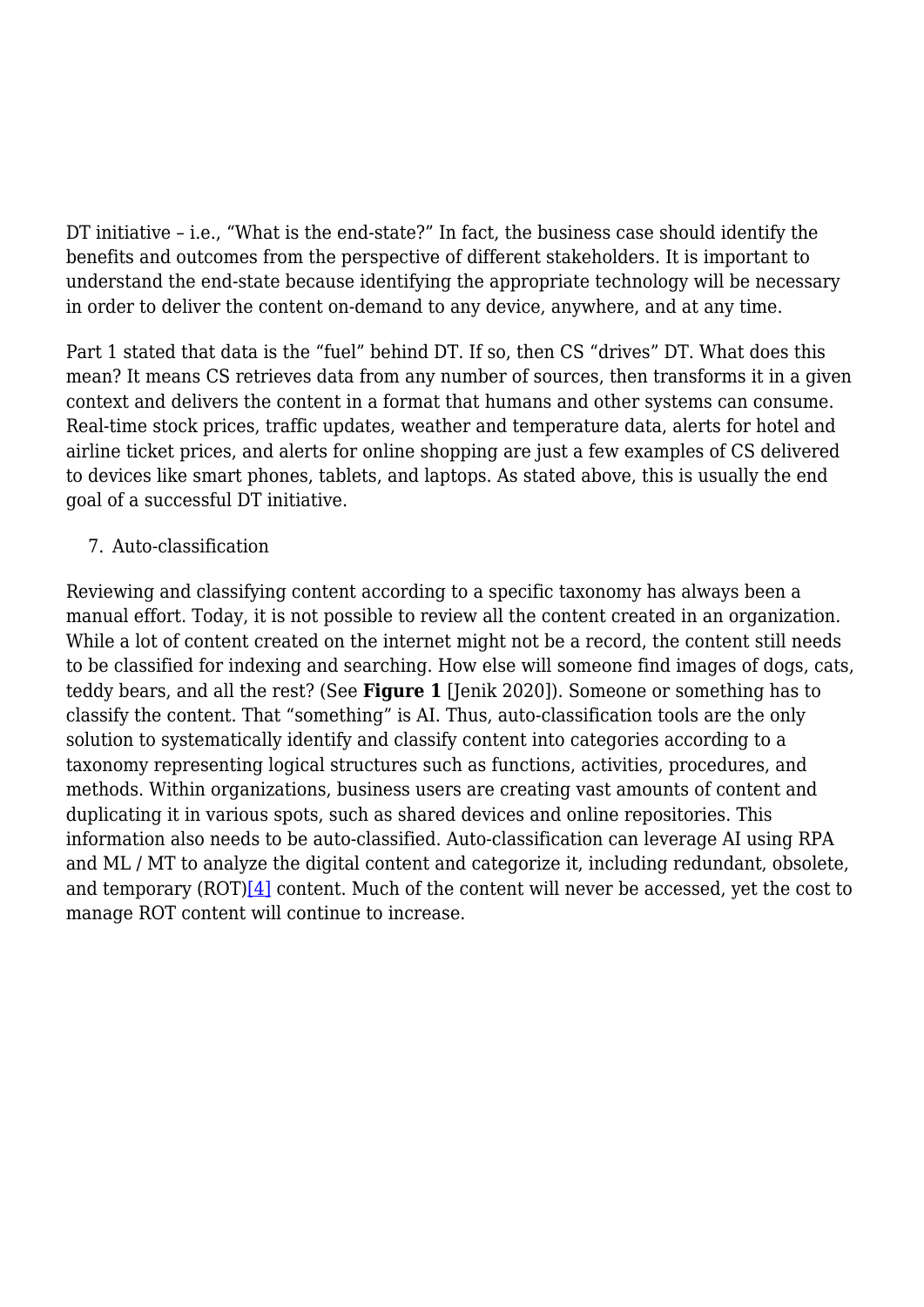

Figure 1: Auto-classification and AI

IoT devices are another source of content that must be auto-classified because much of this content might be mission-critical, personal, and / or sensitive. "More and more, information is generated by equipment, intelligent devices, or other systems. Although not generated by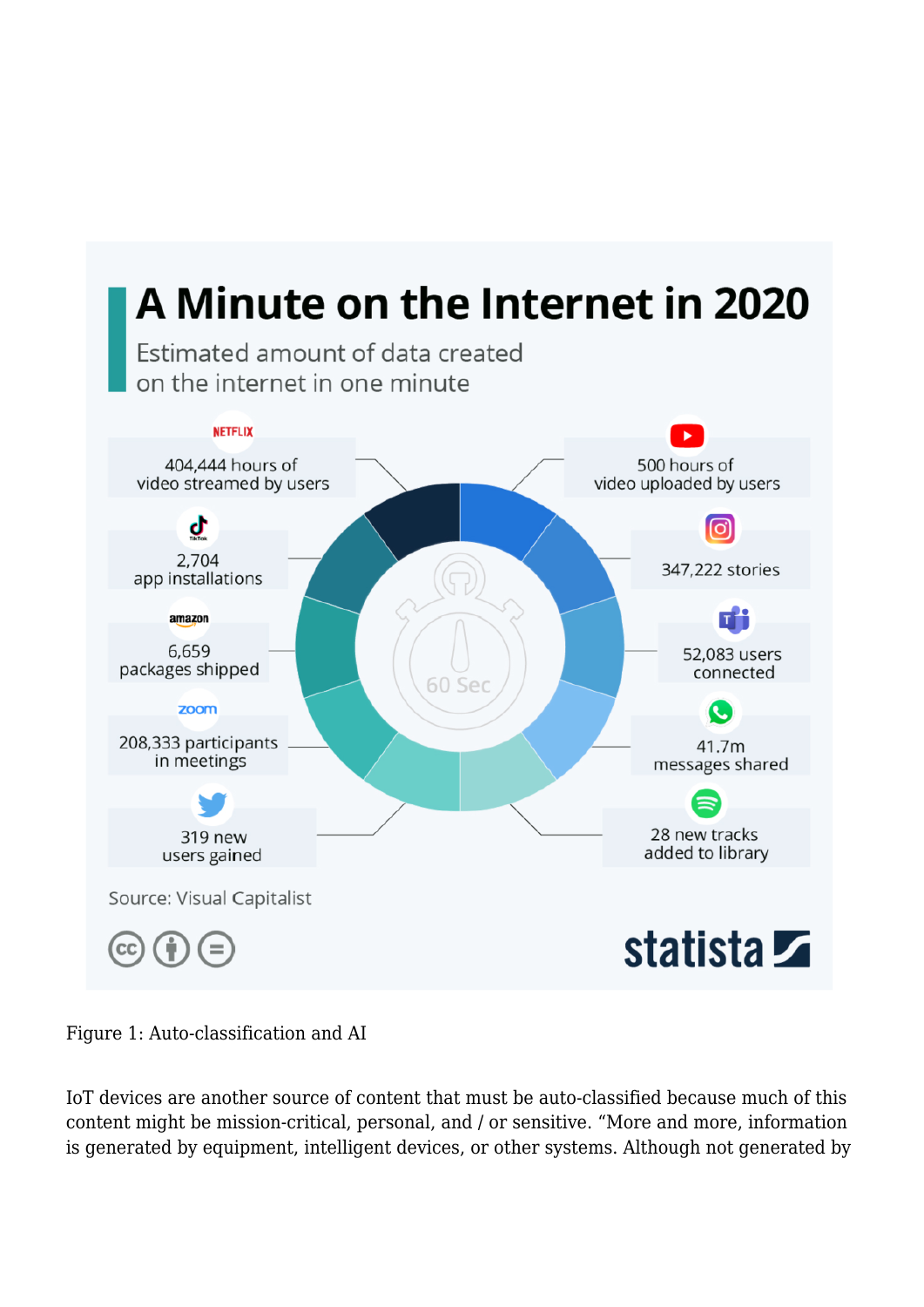humans, this can be mission-critical data" (ARMA 2018, p 68). IoT sensors attached to machinery can be time sensitive and operationally important for workplace health and safety compliance. Consider sensors attached to factory equipment that monitor for performance and scheduling repairs. Process control of equipment and large industrial plants has evolved over time from control panels in machinery to sensors that use wireless transmission to feed the data to a central location for processing. Then, based on the data, past repair information, and other historical information, AI can predict and schedule the next maintenance period.

8. Customer Experience (CX)

In the age of DT, organizations must ensure memorable experiences for their customers. They must look at the value of experiences across a range of products and services to increase brand recognition, customer loyalty, market share, business performance, and more.

CX is the collection of experiences, emotions, expectations, and impressions resulting from interactions with online services and digital products across all platforms and delivery channels from an organization's website, mobile apps, chat services, and call centers. CX is closely associated with CS because from an existential perspective a thumbs up or down on social media can affect their success. For example, on e-commerce and social media sites, a positive CX will help foster "stickiness" that drives social engagement and sales – or "social commerce."

Consider the use case of the CX of fans, i.e., the fan experience. This is very important in sports because during winning or losing seasons the die-hard fans can help the team break even (notwithstanding revenue sharing from broadcast rights, corporate sponsorships, and so on). In fact, many sport franchises, leagues, celebrities, fashion designers, and artists are at the forefront of using DT to connect with their fans, from special previews for membersonly fan clubs to fan appreciation events with sport stars, and more. For example, a personal endorsement from a celebrity can drive customers to try new products and services that can drive "social commerce." Despite the pandemic, artists can live-stream their shows using streaming apps to connect with fans and earn money at the same time. Celebrities are critical to the fan experience, and DT has changed the fan experience.

9. Employee Experience (EX)

DT provides organizations the opportunity to improve the employee experience as well. Gartner (2021) defines EX as "the way in which employees internalize and interpret the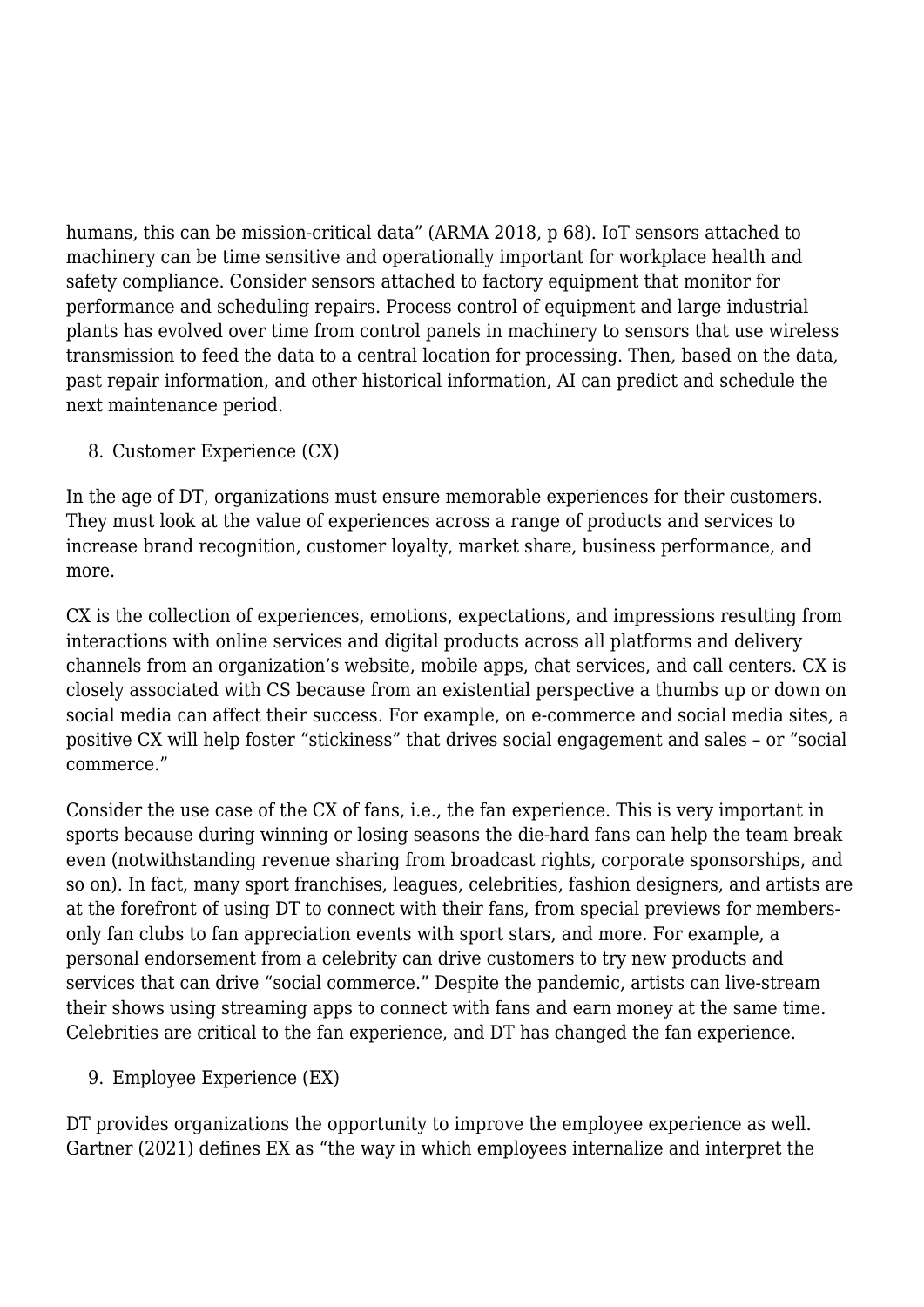#### interactions they have with their organization, as well as the context that underlies those interactions."

| Table 1: Employee experience challenges |                                                                                                                                                                                                                                                                                                                                                                                                                                               |  |
|-----------------------------------------|-----------------------------------------------------------------------------------------------------------------------------------------------------------------------------------------------------------------------------------------------------------------------------------------------------------------------------------------------------------------------------------------------------------------------------------------------|--|
| Example                                 | <b>Description</b>                                                                                                                                                                                                                                                                                                                                                                                                                            |  |
| Searchability and<br><b>Findability</b> | • Too much time and effort spent searching for content<br>• Large search results require additional effort to find the correct content<br>• Limited ability to extract information to uncover hidden insights                                                                                                                                                                                                                                 |  |
| Knowledge<br>Management                 | • Difficult to identify content that has business value for decision-making<br>• Too much effort to identify subject matter experts within the organization to locate and leverage corporate knowledge<br>• Reduce employee turnover by identifying predictive "flight risk" behavior<br>• Capture tacit and explicit knowledge so that the knowledge can be discovered and shared                                                            |  |
| <b>Security and</b><br>Compliance       | • Address concerns regarding the security of PII and PHI content, privacy, digital ethics, etc.<br>• Demonstrate proactive compliance with security training, governance, and risk management, when onboarding / offboarding employees, and regular training to<br>comply with standards and operating procedures                                                                                                                             |  |
| <b>Corporate Governance</b>             | • Acknowledge concerns about environmental, social and governance practices, including corporate social responsibility, socially responsible investing, etc.<br>• Avoid "group-think" by actively promoting diversity, equity, and inclusion by soliciting a variety of opinions in the decision- making process<br>• Proactive focus regarding work-life balances, well-being, and challenges of working remotely and in hybrid environments |  |

An organization's processes, policies, and technologies must be employee-centric to optimize the employee experience. "Today's employees are consumers of content in the workplace. They expect a personalized digital experience and the ability to connect with information through consumer-like technology platforms that are as convenient as the ones they use outside work. The organizations that treat their employees like premium customers, from the recruiting process through the alumni experience, are best positioned to retain talent and see the highest performance in return" (HBR 2020, p 1).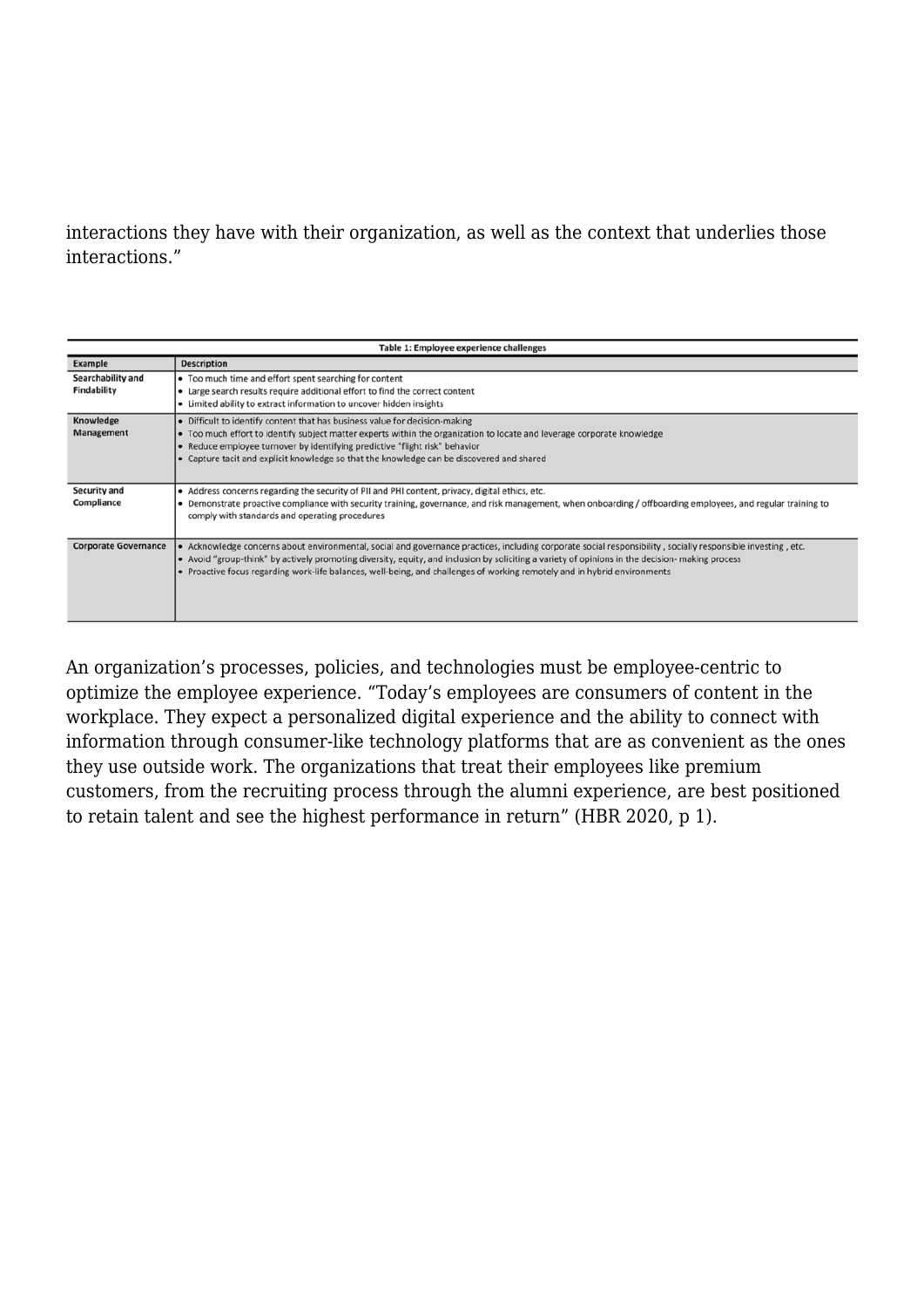

# Tuckman's Model of Team Development

© 2021 Amitabh Srivastav

Figure 2: Tuckman's Five Stages of Group Development

There are many internal challenges that can impede the EX. Some examples are listed in Table 3: Employee experience challenges. The shift to working remotely has further exacerbated the EX challenges to build connections necessary for productive team dynamics. Without the right tools, policies, and processes, the employees' engagement can suffer and can materially affect the organization's performance. "More than 90% of executives … who say their organizations make EX high priority report that their team have the tools and technology to do their work efficiently, compared with 76% of all the other respondents" (HBR 2020, p 1).

It can be a challenge to get remote employees "to gel" and have a sense of buy-in in the new, hybrid work environments. There are many team development models that can help improve EX (ARMA 2018, p 121). One is by Bruce Tuckman, who identified five stages within a traditional group's development life cycle (Tuckman 1965, Tuckman et al. 1997). This model can apply to the EX for teams either on-site or working remotely. **Figure 2** illustrates the five stages.

Furthermore, remote teams have four key characteristics that can also affect their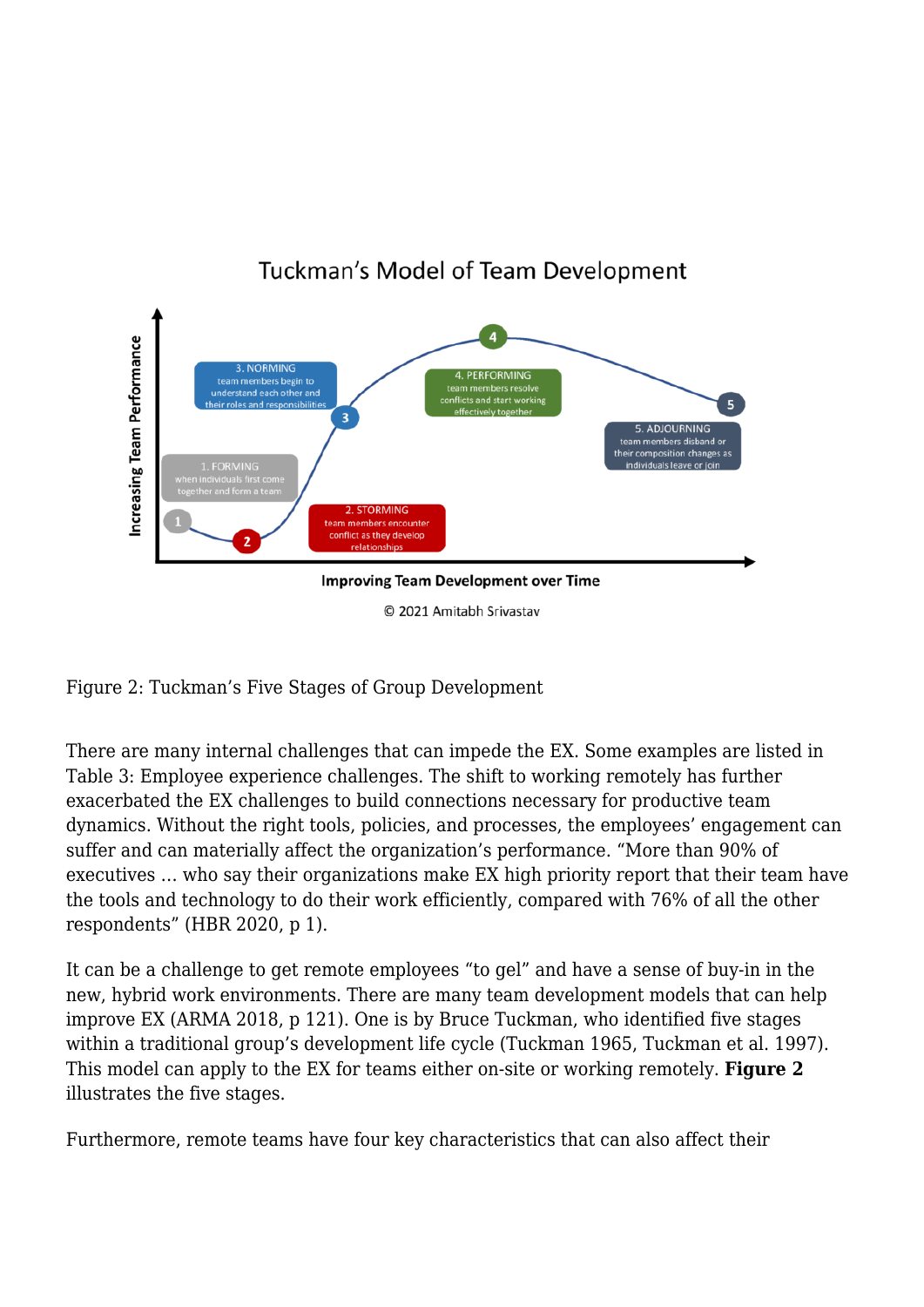development (Srivastav 2014, p 37), as listed in **Table 4**.

| Table 1: Four key characteristics of remote teams |                                                                                                                                                                                                                                                                                                                                                                                                                                                                                             |  |
|---------------------------------------------------|---------------------------------------------------------------------------------------------------------------------------------------------------------------------------------------------------------------------------------------------------------------------------------------------------------------------------------------------------------------------------------------------------------------------------------------------------------------------------------------------|--|
| Example                                           | <b>Description</b>                                                                                                                                                                                                                                                                                                                                                                                                                                                                          |  |
| Organizational<br><b>Dispersion</b>               | When a functional team from one business area is working in one room, then the team would have no organizational dispersion. Adding members from other functional<br>areas with different skills, or adding consultants or external partners increases organizational dispersion because the teams might have different goals and reporting<br>structures.                                                                                                                                  |  |
| <b>Geographical Dispersion</b>                    | When a team is split among locations in the same city, the team will slightly increase geographical dispersion. When team members are working remotely across cities,<br>regions, or countries, the geographical dispersion increases significantly. Meanwhile, there is a corresponding decrease in daily face-to-face interactions that can contribute<br>to a sense of "not being connected" with other team members.                                                                    |  |
| <b>Temporal Dispersion</b>                        | When a team works in two time zones next to each other, the team will slightly increase temporal dispersion. Expanding the team to include multiple time zones<br>significantly increases temporal dispersion. Therefore, coordinating meetings between Team A and Team B and handing off work can begin to resemble shift work. This<br>presents opportunities for collaboration, but only if Team A trusts Team B. Otherwise, temporal dispersion can materially impede team performance. |  |
| <b>Cultural Dispersion</b>                        | The organization's challenges only increase by adding cultural dispersion into the mix. Even though the team is working remotely and in the same city, there may be<br>contractors with different cultural values. In this scenario, the team has a small degree of culture dispersion. Adding more team members and / or contractors from<br>locations around the world can significantly increase cultural dispersion.                                                                    |  |

# **DT Scope**

While the CSF concepts discussed above help define a DT initiative, it still needs to define the product scope of the DT initiative. So, what products and services will the DT initiative deliver to customers and / or employees, and how will DT deliver those products and services?

The scope for CS can be just as broad as the DT initiative itself. When the organization accepts a cloud-first strategy of a cloud computing service model, it includes the services previously mentioned – Infrastructure as a Service (IaaS), Platform as a Service (PaaS), Software as a Service (SaaS), Data as a Service (DaaS), Blockchain as a Service (BaaS), and Artificial Intelligence as a Service (AIaaS) from third-party cloud-based providers. This means that the business has to digitize the content creation and usage processes throughout the information lifecycle.

So, what might the DT's product scope include?*[\[5\]](#page--1-0)* The scope can include some of the following products and services.

1. Information Architecture (IA)

IA overlaps many areas of design, such as navigation, user experience, user interface, security model, taxonomy, and metadata. A good IA is intuitive and represents how teams work within their business area, collaborate with other business areas, produce reports for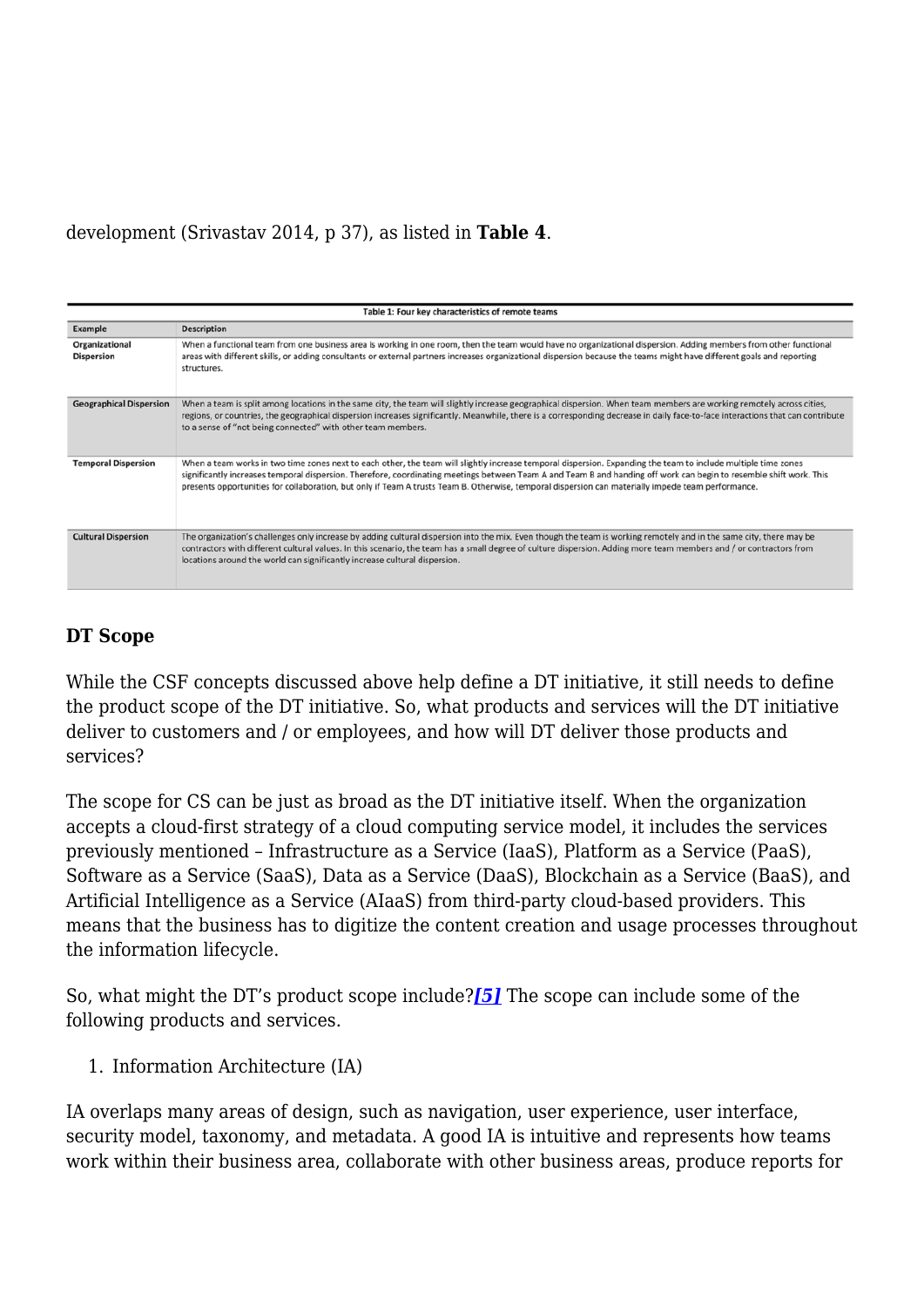management and oversight, and manage projects and initiatives. As well, the IA design needs to consider a taxonomy for RIM to store operational and vital records and demonstrate regulatory compliance.

### 2. Records Management

RIM has traditionally focused on physical records management, but now the greater emphasis is on digital content such as documents, presentations, reports, websites, social media posts, chats, email, video conference, and multi-media. Access to the records should be on any device, from anywhere, anytime. RIM can include archival storage for long-term preservation and archival services.

3. Document Management (DM)

In the past, DM mostly focused on "save, search, and share," version control, metadata, and permissions. While those are still important, now DM also includes collaboration using realtime co-authoring, auto-classification of documents using RPA, document analysis to extract metadata using ML, and more.

# 4. Artificial Intelligence

AI can perform data analytics on content from many sources and may focus on trend analysis, predictive analytics, modeling, and so on. AI can also identify trending topics, curate content from disparate repositories, and deliver it based on user-defined rules. Using the rules in conjunction with the IA design, the AI can auto-classify the content.

5. Knowledge Management (KM)

KM is the collective and accumulated wisdom that organizations can use to gain insights. This is more critical than ever due to the exponential growth in content creation. While the focus is on digital content, it can also be non-digital content and includes the information in employees' heads. An important source of organizational knowledge is either explicit knowledge or tacit knowledge. Explicit knowledge is already classified and is available in a knowledge base, blog, wiki, etc. The information can be searched and shared. On the other hand, tacit knowledge is in the business users' heads – more specifically inside subject matter experts' (SMEs) heads. The challenge is to convert the tacit knowledge into explicit knowledge. "Organizations with successful knowledge sharing cultures focus more on removing barriers to information flow … [so it is] … more dynamic, less static" (AIIM 2019, p 49).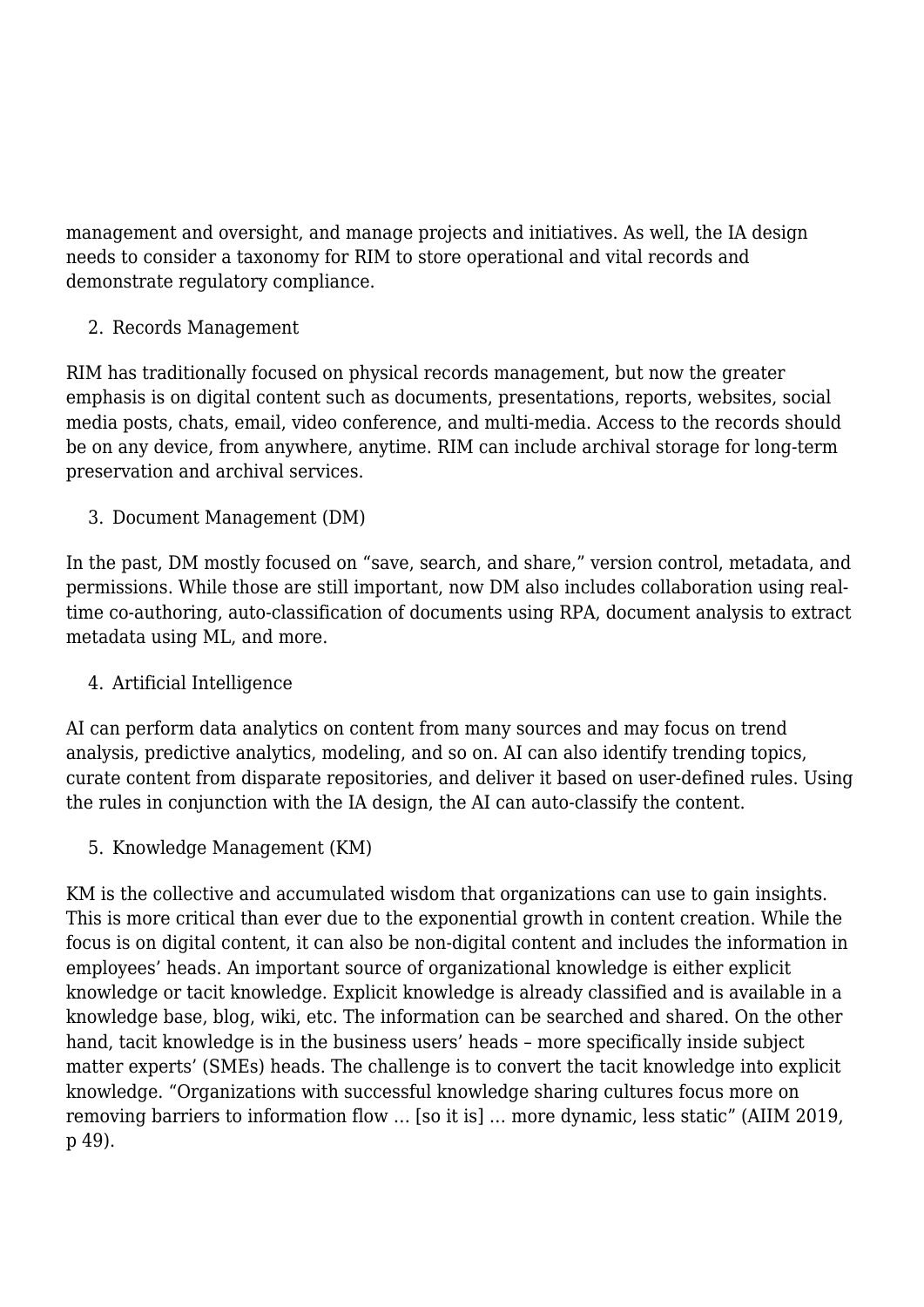All of this content needs to be classified so that it is searchable and findable. Only then can KM help uncover insight, drive innovation, improve organizational performance, reduce operational risks, increase market share, identify market trends, and exploit new opportunities. Lew Platt, Hewlett-Packard's CEO in the 1990s, once famously stated, "If only HP knew what HP knows, we would be three times more productive" (Murray 2002). Which means that retaining, maintaining, and accessing organizational knowledge can be a key strategic differentiator. So, KM involves two critical activities – capture and categorize explicit and tacit knowledge, then disseminate it so the knowledge can re-used. While applications may come and go, data is enduring and empowering – and data "fuels" DT!

6. Search Experience

Search applications can be "plugged" into content repositories and configured. The search technology needs to crawl the content on a regular basis and update a searchable index. It also must process queries to locate content matching the search criteria, and sort or rank the results based on filters. Finally, the search technology must format the results and render them for the user's device.

Searching can be done within the application, such as in an EDRMS, or it can be enterprisewide by searching other websites, directories, and databases to build a searchable index and to process queries. There must also be security measures to ensure that PII, PHI, and other sensitive information are only accessible to authorized business users.

#### 7. e-Discovery

This is closely related to the search experience and KM, but the focus is on discovering content in order to respond to litigation, compliance, investigation, and information requests. An important consideration for e-Discovery is the security model for who or which team will have privileges to see the content. Whoever is performing the e-Discovery will need read access to examine content that might be considered sensitive. This level of access is usually not granted under normal business operations. Therefore, the e-discovery solution needs careful consideration, due diligence, and consultation with legal counsel and other stakeholders and SMEs. Note that these statements should not be considered as legal advice.

8. Digital Asset Management

Thinking of content as an asset is a "mind-shift." This includes treating and managing content as business assets, applying a value to the assets, and perhaps monetizing them.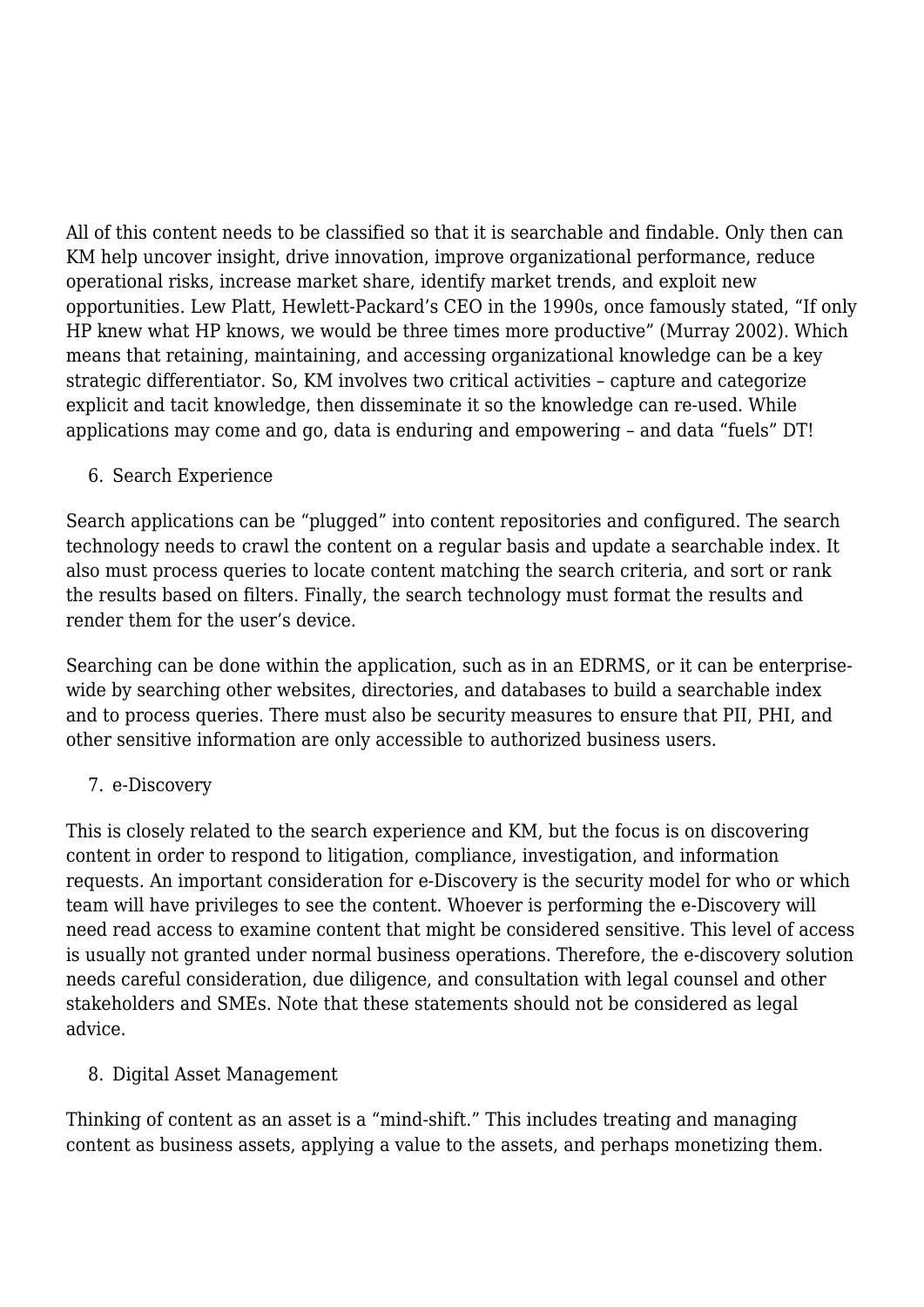DAM applies to such content as podcasts, videos, architectural and design documents, intellectual property, logos, trademarks, copyrights, and more.

### 9. Digital Rights Management

If the digital asset has business value, then the organization has to manage and control access to it. DRM is a "form of managing digital content to limit access from a specific device and / or prevent unauthorized copying or conversion" (ARMA 2016, p 15). Content management tools would play a key role using SaaS, CaaS, MCaaS, and DaaS in a cloud-first strategy.

#### 10. Archival Services

Archival services should be viewed as a combination of KM, DAM, and DRM for organizations to develop and deliver new services and products. In some cases, DT is also an opportunity for organizations to monetize their archived audio, video, and other types of content libraries. Unfortunately, archival services are often an overlooked component of DT. Therefore, working with stakeholders is critical in order to understand how archival services can improve KM, DAM, and DRM. On the other hand, archival services can help manage the risks due to growing regulatory requirements, increasing enforcement actions, and changing market conditions by using e-Discovery, KM, and DAM solutions.

#### 11. Data Management

Data management has traditionally focused on structured data in warehouses and data marts, which have clean, structured data used for business intelligence, key performance indicators, decision modeling, and other analytics. Data lakes are the opposite; they are "full of stuff" from disparate sources of "raw data" that is mostly unstructured and lacking metadata. The Customer Data Platform Institute defines a data lake as "a collection of data copied from company systems, stored in its original forms and accessible for analysis and further processing" (CDP 2021).

The information explosion is challenging organizations to manage their data across multiple content repositories and have visibility into their digital assets. Vast amounts of data are stored in data lakes. Thus, they present interesting opportunities because information retrieval from a data lake is "fishing for information" that is relevant for the query, but not knowing where to look. So, extraction is critical to "mining out" very specific information from a particular data structure. This is where business users need to apply AI and ML along with complex statistical analysis tools to extract the specific information that is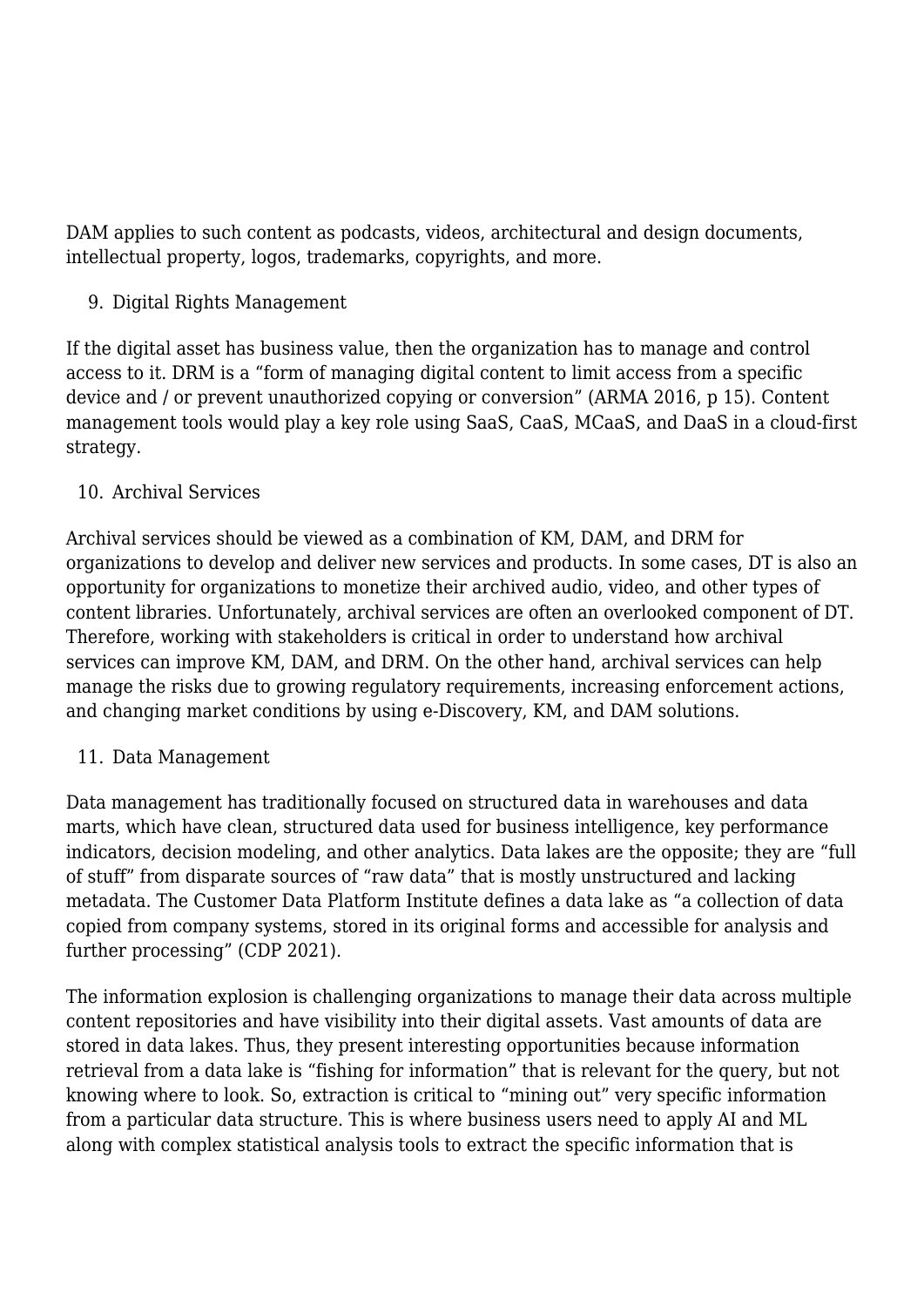relevant for the query. Managing this data and content to derive knowledge and actionable insight involves both data management and KM. Therefore, the two are "connected" when dealing with large volumes of structured and unstructured data.

As mentioned in Part 1, good data management practices align with good RIM practices such as retention and disposition of structured data, secure storage of sensitive and personal information, long-term preservation of data and information. Data management is also part of good DG, which in turn is part of IG. Both IG and DG are important governance goals. For example, an organization can store and use many years of sales data for trend analysis, but can anonymize the data a year after the transaction. This supports good records management and privacy by removing personal information after it serves no business need, but keeping sales information for long-term trend analysis. The trend analysis can help the organization to anticipate market changes and to respond quickly to them by extracting and transforming the sales data, but still observe good IG and DG practices.

#### **Looking Ahead to Part 3**

DT is about reimaging the future by moving the organization from tradition RIM practices to delivering content as new products and services to business users and customers based a cloud computing model. A successful DT journey hinges on understanding critical success factors and defining the product scope. Part 3 will discuss the risks of the DT, and how to manage the risks using methods, tools, and techniques for developing the business case, delivering CS, improving the user's experience, and assessing change management risks.

#### **Reference:**

- 1. AIIM. (2019). *The Official CIP Study Guide*, AIIM.
- 2. ARMA. (2016). *Glossary of Records Management and Information Governance Terms, 5th ed.,* ARMA International TR 22-2016, ARMA International.
- 3. ARMA. (2017). *Records and Information Management Core Competencies 2nd ed.,* ARMA International.
- 4. ARMA. (2018). *Information Governance Body of Knowledge (iGBoK), 1st ed.,* ARMA International.
- 5. Bisignani, Giovanni. (2004). Remarks of Giovanni Bisignani at the 2004 Simplifying the Business conference in Geneva, International Air Transport Association (IATA). [https://www.iata.org/en/pressroom/speeches/2004-11-16-01.](https://www.iata.org/en/pressroom/speeches/2004-11-16-01) Retrieved April 2021.
- 6. Bismarck, Otto von. (1867). *Otto von Bismarck Quotes*. BrainyQuote.com[.https://www.brainyquote.com/quotes/otto\\_von\\_bismarck\\_398827.](https://www.brainyquote.com/quotes/otto_von_bismarck_398827)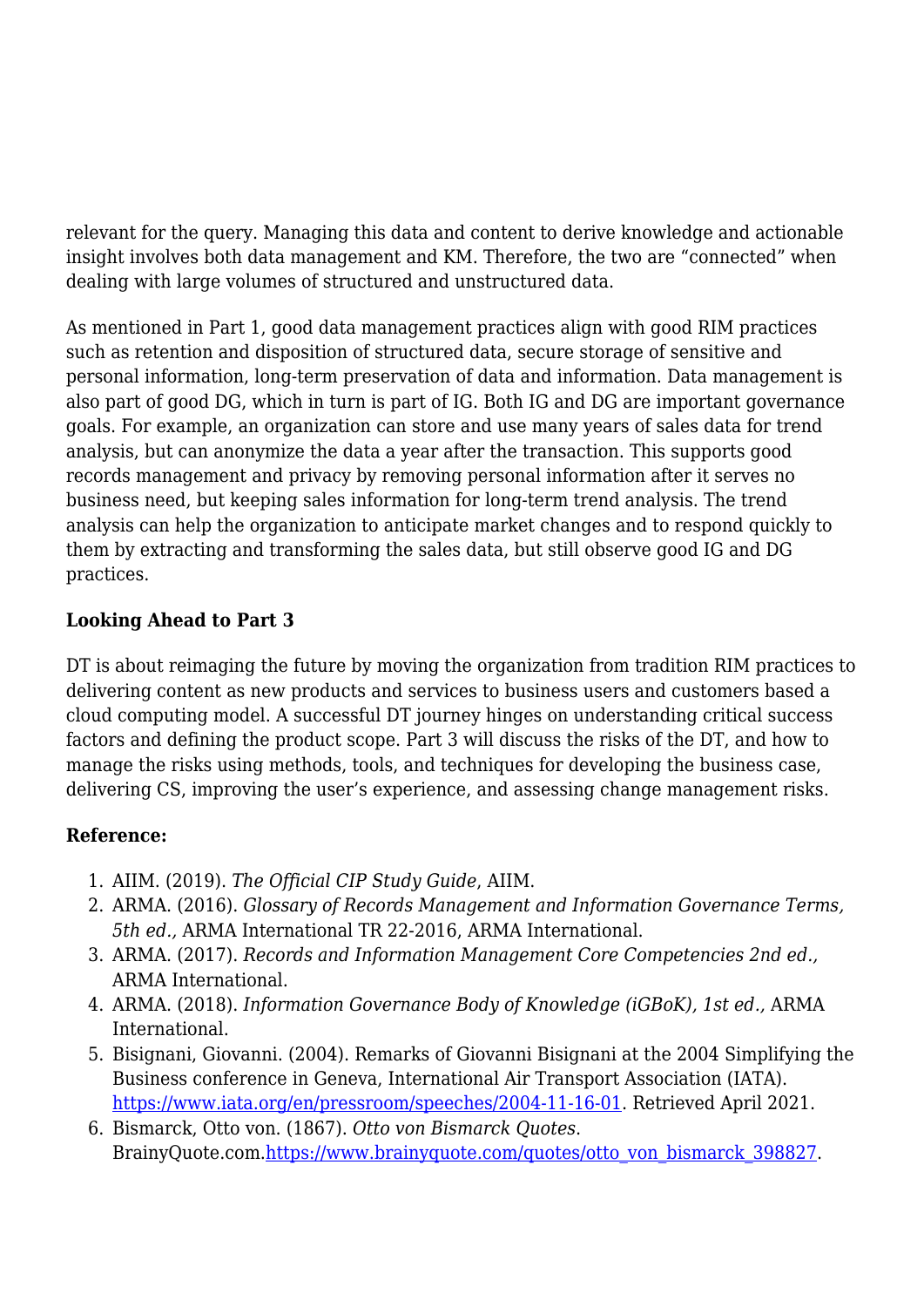Retrieved April 2021.

- 7. CDP. (2021). *Customer Data Platform Basics,* Customer Data Platform Institute. <https://www.cdpinstitute.org/cdp-basics>. Retrieved April 2021.
- 8. Gartner. (2021). Gartner Glossary, https://www.gartner.com/en/information-technology/glossary. Retrieved March 2021.
- 9. HBR. (2020). *Pulse Survey: Making Technology an Integral Part of Your Employee Experience Strategy*, Harvard Business Review Analytical Services, Harvard Business Review Business School Publishing. [https://hbr.org/resources/pdfs/comm/salesforce/MakingTechnologyAnIntegralPartOfYo](https://hbr.org/resources/pdfs/comm/salesforce/MakingTechnologyAnIntegralPartOfYourEmployeeExperienceStrategy.pdf) [urEmployeeExperienceStrategy.pdf](https://hbr.org/resources/pdfs/comm/salesforce/MakingTechnologyAnIntegralPartOfYourEmployeeExperienceStrategy.pdf). Retrieved May 2021.
- 10. Jenik, Claire. (2020). *Internet Activity: A Minute on the Internet in 2020*, Statista, September 21, 2020. [https://www.statista.com/chart/17518/datacreated-in-an-internet-minute/.](https://www.statista.com/chart/17518/datacreated-in-an-internet-minute/) Retrieved March 2021).
- 11. Murray, Peter. (2002). Knowledge Management as a Sustained Competitive Advantage, Ivey Business Journal, March / April 2002. Ivey Business School Foundation, Western University, [https://iveybusinessjournal.com/publication/knowledge-management-as-a-sustained-co](https://iveybusinessjournal.com/publication/knowledge-management-as-a-sustained-competitive-advantage/) [mpetitive-advantage/](https://iveybusinessjournal.com/publication/knowledge-management-as-a-sustained-competitive-advantage/). Retrieved May 2021.
- 12. PMI. (2017). *A Guide to the Project Management Body of Knowledge (PMBOK® Guide), 6th ed.,* Newton Square, PA, Project Management Institute.
- 13. Srivastav, Amitabh. (2014). *Risk Management and Virtual Teams: An Exploratory Empirical Investigation of Relationships between Perceived Trust and the Perceived Risk of Using Virtual Project Teams.* Thesis in Project Management, Université du Québec en Outaouais, 2014. Abstract available at <http://di.uqo.ca/id/eprint/719>.
- 14. Tarmy, James. (2021). *Money Isn't the Only Reason Auction Houses Are Jumping On NFTs*, Bloomberg, [https://www.bloomberg.com/news/articles/2021-04-06/money-isn-t-the-only-reason-auc](https://www.bloomberg.com/news/articles/2021-04-06/money-isn-t-the-only-reason-auction-houses-are-jumping-on-nfts)

[tion-houses-are-jumping-on-nfts.](https://www.bloomberg.com/news/articles/2021-04-06/money-isn-t-the-only-reason-auction-houses-are-jumping-on-nfts) Retrieved April 2021.

- 15. Thaddeus-Johns, Josie. (2021). *What Are NFTs, Anyway? One Just Sold for \$69 Million,* The New York Times, [https://www.nytimes.com/2021/03/11/arts/design/what-is-an-nft.html. Retrieved April](https://www.nytimes.com/2021/03/11/arts/design/what-is-an-nft.html.%20Retrieved%20April%202021) [2021.](https://www.nytimes.com/2021/03/11/arts/design/what-is-an-nft.html.%20Retrieved%20April%202021)
- 16. Tuckman, B. W. (1965). Development sequence in small groups. Psychological Bulletin, 63(6), 384-399.
- 17. Tuckman, Bruce. W., & Jensen, Mary Ann. A. C.(1997). Stages of small group development revisited. Group & Organization Studies, 2(4), 419-427.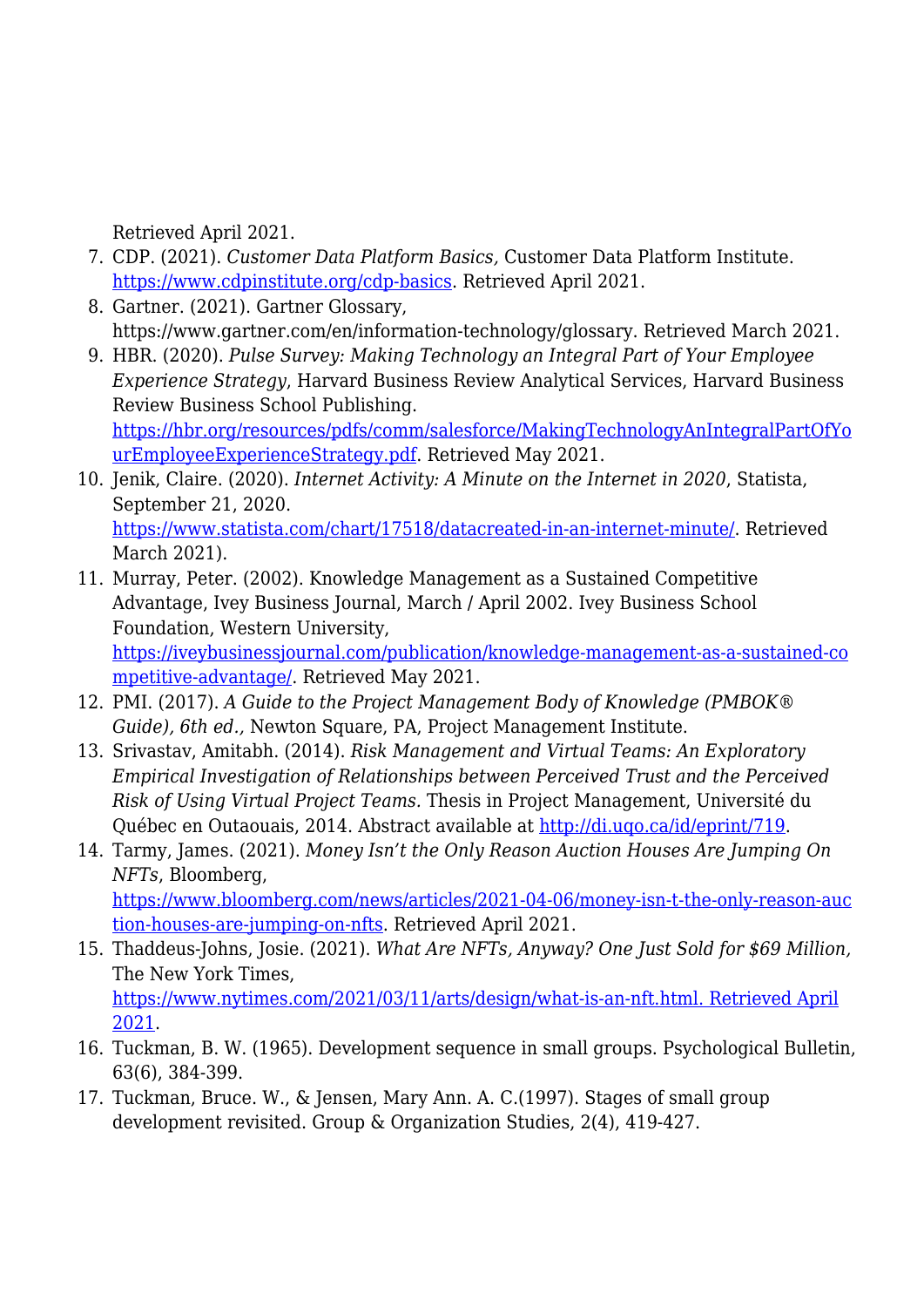[\[1\]](#page--1-0) The actual quote for this cliché is "Politics is the art of the possible" by Otto van Bismarck (Bismarck 1867).

[\[2\]](#page--1-0) The First Industrial Revolution started in mid-18th century. The Second Industrial Revolution started in the late 19th century. The Information Revolution of the late  $20<sup>th</sup>$ century is considered the Third Industrial Revolution.

[\[3\]](#page--1-0) Refer to ARMA's many publications that discuss the importance of IG.

[\[4\]](#page--1-0) Obsolete can also include outdated content, while temporary can also include trivial and transient content.

[\[5\]](#page--1-0) Product scope is different than project scope. PMI (2017, p 717) defines project scope as "The work performed to deliver a product, service, or result with the specified features and functions."

# **Author**

[Amitabh Srivastav](https://magazine.arma.org/author/asrivastav/)

(Visited 526 times, 1 visits today)

# **About the Author**



# Amitabh Srivastav

Amitabh Srivastav has deep knowledge of IG/IM and is a transformation strategist with over 25 years of PM experience. He has a strong portfolio of qualifications in strategy, transformation, and risk management. As VP, Compliance & Governance at HELUX.ai, he provides CxO/VP-level